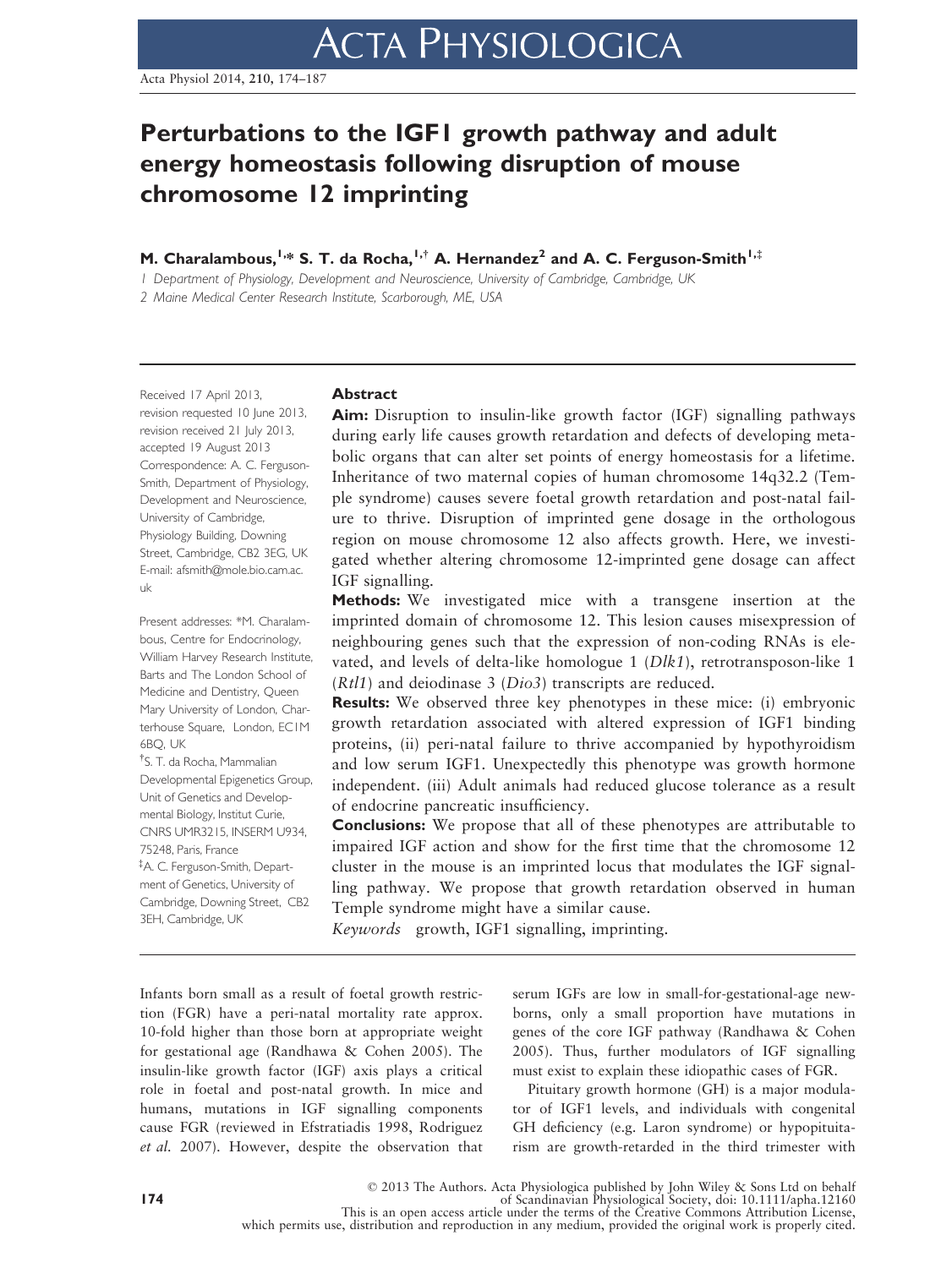reduced IGF1 at birth (Randhawa & Cohen 2005). The major role for GH is in post-natal growth, and the post-pubertal growth spurt is mediated by hepatic secretion of IGF1 (Mathews et al. 1988). In the mouse, GH does not drive intra-uterine growth, and growth retardation phenotypes are not observed in genetic models of impaired GH signalling until after post-natal day 10 (e.g. Lupu et al. 2001). In both mice and humans, IGF1 and IGF2 are the major foetal growth factors, and they exert a continuous role on growth throughout development (Efstratiadis 1998, Klammt et al. 2008). The relative delay of GH signalling in the mouse makes it a useful model in which to study GH and IGF signalling independently, because any growth effects observed in late gestation and early post-natal development in the mouse cannot be a consequence of an impaired GH pathway.

After birth, a significant proportion of growthrestricted infants suffer various childhood morbidities including poor growth and intellectual impairment (Klammt et al. 2008). Moreover, several adult chronic diseases (including reduced glucose tolerance, obesity, type II diabetes and hypertension) are more common in individuals with FGR (Barker et al. 1993). Impaired IGF signalling is associated with metabolic risk traits (reviewed in Rodriguez et al. 2007). This is because, in addition to their important role in longitudinal growth, IGFs are necessary for the development of post-natal organ systems that regulate energy homeostasis (reviewed in Kawai & Rosen 2010). For example, Igf1 receptor  $(Igf1r)$  expression is necessary for the late post-natal development of the endocrine pancreas, and deletion of this gene prevents islet formation (Withers et al. 1999). Less severe disruption of the IGF axis in the pancreas causes failures of insulin secretion and glucose tolerance (Withers *et al.* 1999, Kulkarni et al. 2002).The IGF pathway therefore links foetal growth and adult onset metabolic disease.

Several important paediatric disorders associated with FGR and post-natal failure to thrive are caused by uniparental disomies of critical regions of the genome. These critical regions contain imprinted genes, a group of approx. 100 genes whose expression is dependent upon parental origin. These genes typically occur in clusters, and uniparental inheritance of imprinted regions causes loss or gain of expression of multiple genes (reviewed in Yamazawa et al. 2010). Correct imprinted gene dosage is necessary for normal intra-uterine growth and placentation, as well as to maintain energy homeostasis in adult life (reviewed in Charalambous et al. 2007). Many components of the IGF signalling pathway are regulated by imprinting, either directly or indirectly. Igf2, which encodes a potent embryonic growth factor, is expressed predominantly from the paternally inherited copy of mouse chromosome 7 (DeChiara et al. 1991, Ferguson-Smith et al. 1991), and overexpression by biallelic expression causes overgrowth in mice (Leighton et al. 1995, Sun et al. 1997) and Beckwith–Wiedemann syndrome in humans (Yamazawa et al. 2010). Loss of Igf2 function results in severe embryonic growth retardation in mice (DeChiara et al. 1990) and is one of the lesions underlying Silver–Russell syndrome in humans. Igf2 binds the Igf2/mannose-6-phosphate receptor  $(Igf2r)$ , which causes degradation of the ligand.  $Igf2r$  is imprinted and expressed from the maternally inherited chromosome in the mouse (Barlow et al. 1991). The maternally expressed H19 transcript contains microR-NA-675, a placental growth repressor whose depletion results in increased expression of the  $Igf1r$  gene (Keniry et al. 2012). Imprinted Grb10 is a negative regulator of Igf1r signalling (Morrione et al. 1996). Deletion of RasGrf1 from the paternal chromosome results in post-natal growth retardation and insensitivity to IGF1 (Itier et al. 1998, Clapcott et al. 2003, Font de Mora et al. 2003). Thus, imprinting acts on the IGF pathway by modulating expression dosage of the pathway components themselves and by poorly understood mechanisms that modify IGF action.

Paternal uniparental disomy of chromosome 14 causes Kagami syndrome, with placentomegaly, bellshaped thorax and developmental retardation. Maternal uniparental disomy in this region cause Temple syndrome, which is characterized by severe intra-uterine growth restriction with initial failure to thrive, hypotonia, obesity and precocious puberty (reviewed in Hoffmann & Heller 2011). Loss of function and/or increased gene dosage of multiple genes are thought to contribute to the Kagami/Temple phenotypes (Ogata et al. 2008). The imprinted region on chromosome 14 and its orthologous region on mouse chromosome 12 contain several imprinted genes. Three proteinencoding genes, the delta-like homologue 1 (Dlk1), retrotransposon-like gene 1 (Rtl1) and deiodinase 3 (Dio3), are expressed from the paternally inherited chromosome and repressed on the maternally inherited chromosome. An array of functional non-coding RNAs (Gtl2, Rtl1-antisense, a large cluster of microR-NAs Mirg and CD/SnoRNAs) are expressed from the maternally inherited chromosome (reviewed in da Rocha et al. 2008). Expression dosage of all of these genes is controlled by an imprinting control region, the intergenic differentially methylated region (IG-DMR; Lin et al. 2003). The IG-DMR contains a cluster of CpG dinucleotides that are methylated on the paternally inherited chromosome and unmethylated on the maternally inherited chromosome. These epigenetic marks are acquired during gametogenesis and maintained throughout development in somatic cells (Takada et al. 2000, 2002).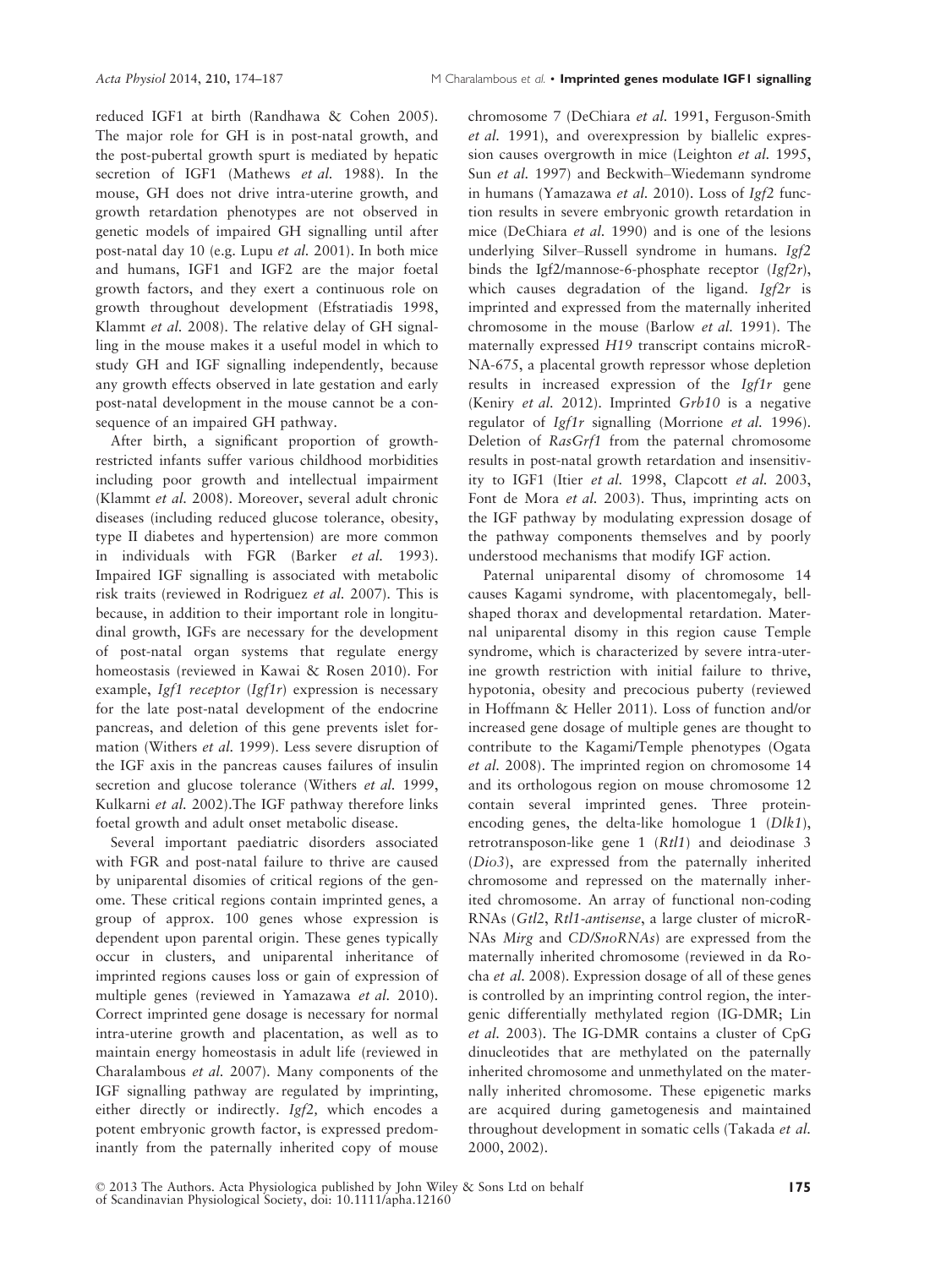Maternal UPD12 in the mouse causes some of the clinical symptoms of Temple syndrome (notably growth retardation and muscular hypotonia). However, these animals die pre-natally, making further comparisons with the human syndrome impossible (Georgiades et al. 2000). Furthermore, the involvement of the IGF pathway in the growth retardation phenotype has not been explored. To evaluate the consequences of misexpression of the genes in the chromosome 12 imprinting cluster, we have made use of a mouse model of partial loss of imprinting, such that the normally paternally expressed genes are downregulated and the maternally expressed genes are slightly activated when paternally inherited (Gtl2LacZ mice; Schuster-Gossler et al. 1996, Steshina et al. 2006). These animals are viable and fertile, exhibit mild intra-uterine growth restriction followed by severe failure to thrive. We show that in mice inheriting Gtl2LacZ insertion paternally, the IGF pathway is disrupted at multiple levels and that adult animals have compromised glucose homeostasis as a result of a defect in pancreatic function.

## Material and methods

#### Breeding of transgenic animals

The Gtl2LacZ insertion was generated by Schuster-Gossler et al. (1996), and PCR genotyping was performed with the following primers: E20-3005F 5′ ATT CTCTGGTGCCCCCCGTT 3′, Gtl2-TRLacZ1 5′ AG CCACAGACGTCATTATGC 3′ and LacZ4 5′ CCA GATAACTGCGTCACTCC 3′. Paternal transmission Gtl2LacZ insertion mutants ( $TG<sup>PAT</sup>$  animals) were generated from either TG<sup>MAT</sup> or TG<sup>PAT</sup> males crossed with 129Sv [wild-type (WT)] females. We did not observe significant differences in embryonic growth or postnatal phenotype between the two grand paternal types so these data are combined in this study. For the embryonic studies, the day of vaginal plug was considered day E0.5. As mutant animals were growth-retarded, we delayed weaning of all litters until the fourth post-natal week (P28–P30). Animals were housed at a density of 3–4 per cage in a temperature-controlled room (20– 22 °C) with 12-h light/dark cycle. All experiments involving mice were carried out in accordance with UK Government Home Office licensing procedures.

#### Methylation analysis

DNA methylation at the IG-DMR, Gtl2 promoter and Dlk1 DMR was performed using methylation-sensitive Southern blotting using probes and digests as reported previously (Takada et al. 2002). We quantified the intensity of the undigested product relative to the internal control to provide a 'fully methylated' value and plotted the intensity relative to the level observed in mUPD12 or pUPD12 DNA in which the parental chromosomes are hypo- or hypermethylated respectively. We quantified intensities of diagnostic and control bands on a Storm 860 phosphorimager using AMERSHAM software (G. E. Healthcare, Buckinghamshire, UK).

#### Expression studies

RNA was prepared from snap-frozen tissues using Trizol (Life Technologies Ltd, Paisley, UK) according to the manufacturer's instructions.

#### Northern blotting

mRNA was extracted from  $100 \mu g$  of total RNA Dynabeads Oligo  $(dT)_2$ <sub>5</sub> kit (Life Technologies Ltd) following the supplied protocol and used  $0.5 \mu$ g mRNA per sample in a standard Northern blotting protocol with probes complementary to Dlk1 and Gapdh, as described previously (da Rocha et al. 2009). We quantified intensities of diagnostic and control bands on a Storm 860 phosphorimager using AMERSHAM software, and the level of Dlk1 was normalized to the loading control Gapdh.

#### RNase protection

The assay was performed essentially according to Isaacs et al. (1992). P32-labelled probes were generated by in vitro transcription from cloned fragments of Rtl1 and Rtl1AS (between nucleotides 2444 and 2835, NM184109), Dio3 (571 and 776, NM172119) and alpha tubulin (178 and 277, BC056169) using T7 (Promega, Southampton, UK) and SP6 polymerases (Life Technologies Ltd) according to the manufacturers' instructions. Yeast total RNA was used as a negative control did not generate a signal of the protected size with any of the probes. We quantified intensities of diagnostic and control bands on a Storm 860 phosphorimager using AMERSHAM software, and the level of target genes was normalized to the loading control alpha tubulin.

## Real-time quantitative PCR

cDNA was generated from 2  $\mu$ g total RNA, which had been treated with DNase I (Promega), using the Revert-Aid H Minus cDNA synthesis kit (Thermo Scientific, Leicestershire, UK) with random primers following the supplied protocol. Real-time quantitative PCR with SYBR Green was performed with SensiMix (Quantace, Bioline, London, UK) according to the manufacturer's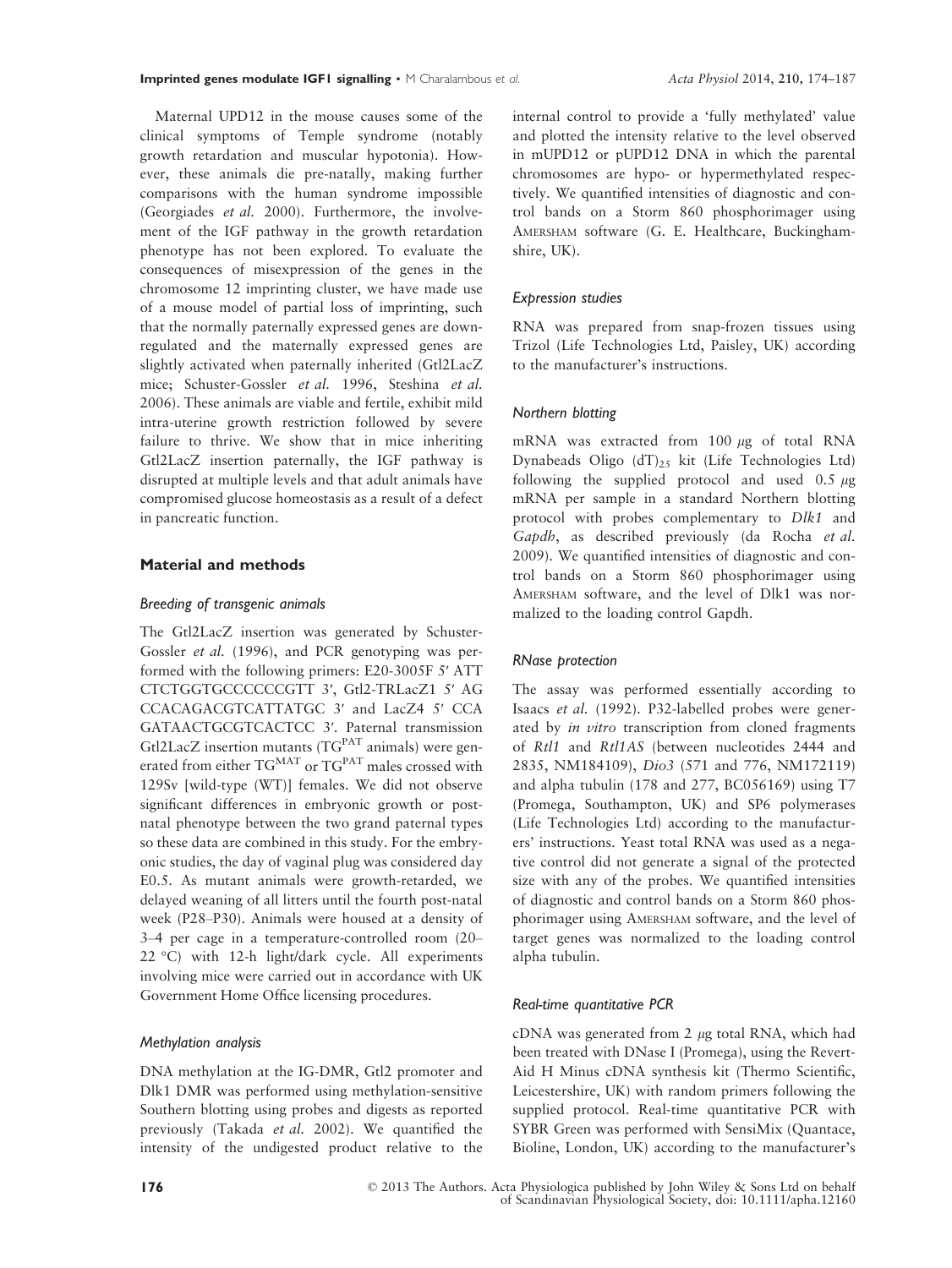instructions using the primers in Table S1. Quantification was performed using the relative standard curve method, and target gene expression was normalized to the expression of Hprt, the expression of which did not differ between the groups (not shown). All primers amplified with efficiency ≥85%.

# Phenotypic characterization of Gtl2LacZ transgenic animals

Serum biochemistry. Serum peptides were quantified by ELISA: IGF1 (rat/mouse IGF1 ELISA, IDS, using the suggested protocol to dissociate from IGF binding proteins), triiodothyronine and total thyroxine (TT3, TT4; Alpha Diagnostic International, San Antonio, TX, USA), GH (Merck, NJ, USA), leptin and insulin (CrystalChem, Downers Grove, IL, USA) all according to the manufacturer's instructions.

D3 assays. D3 activity was determined as described (Hernandez et al. 2006). A suitable volume of tissue homogenate was used in the enzymatic reaction to ensure that deiodination did not exceed 20% and was proportional to the amount of protein content.

Stereology. Whole pancreas was trimmed for adipose tissue, then weighed and fixed in 4% paraformaldehyde in three separate tissue preparations. After dehydration in ascending ethanol and wax, embedding serial sections were cut at  $7 \mu m$  from each preparation and stained with haematoxylin and eosin. Endocrine and exocrine mass was estimated by point counting six randomly assigned fields of view per section and scoring for islet, acinus or duct. Mass was generated by multiplying the combined proportion by the total pancreatic mass. In addition, the surface areas of all islets in the fields of view were measured. Randomization, point counting and surface area measurements were performed using the Computer Assisted Stereology Toolbox (CAST) 2.0 system from Olympus (Ballerup, Denmark).

Glucose and insulin tolerance tests. Glucose (GTT) and insulin tolerance tests were carried out on 6-month-old mice according to published protocols (Vidal-Puig et al. 2000).

## Statistical analysis

All statistical tests were performed using the GRAPH-PAD PRISM Software, version 4.00, for Windows; GraphPad Software (San Diego, CA, USA, www. graphpad.com). Specific tests, significance values and number of samples analysed are indicated in the respective figure/table legends.

# **Results**

# Insertion of a LacZ transgene disrupts somatic DMR methylation and gene expression

To explore the function of the chromosome 12-imprinted gene cluster in growth pathways, we made use of the Gtl2LacZ transgenic model first described by Schuster-Gossler et al. (1996). This genetic model is the result of the integration of a 15 kb array, comprised of 2–3 copies of a promoter-less Lac $Z/\beta$ -neo transgene, 1.6 kb upstream of the Gtl2 promoter (Paulsen et al. 2001). Other groups have reported the phenotype of paternal transmission of this transgene to be partially penetrant and dependent on genetic background (Schuster-Gossler et al. 1996, Steshina et al. 2006). With this in mind, we backcrossed the Gtl2LacZ mice onto a 129SvJ background. We then characterized methylation and gene expression in late gestation mouse embryos following paternal transmission of the Gtl2LacZ insertion (hereafter TGPAT) compared with their WT littermates.

We measured DNA methylation at three known DMRs in the chromosome 12-imprinted domain (Takada et al. 2002), the IG-DMR, the Gtl2 promoter and the exon 5 Dlk1 DMR (Fig. 1a). Consistent with previous reports, methylation at the IG-DMR was unaffected by paternal transmission of the transgene insertion. However, we observed complete loss of methylation of the  $Gt/2$  promoter in  $TG<sup>PAT</sup>$  embryos, presumably due to loss of methylation in cis to the insertion, as previously reported (Sekita et al. 2006, Steshina et al. 2006). In the placenta, we observed a partial loss of methylation at this region. In addition, we could detect a small reduction in methylation at the Dlk1 DMR in the embryo but not in the placenta.

Alterations to the methylation status of these regulatory regions were associated with changes to gene expression. In the embryo, expression of the paternally expressed genes was reduced, and levels of maternally expressed Gtl2 were elevated (Fig. 1b). In the placenta, we observed a similar trend for reduced expression of paternally expressed genes and activation of maternally expressed genes, but this was only statistically significant for Dlk1 (Fig. 1c).

We next asked whether the changes to Dio3 gene expression were functionally relevant by performing assays for Deiodinase 3 (D3) enzymatic activity. We were able to show that D3 activity was reduced relative to WT in the e15.5 TGPAT embryo (head and body, Fig. 1d) but not in the placenta, consistent with the gene expression data.

We concluded that in embryonic tissues, the insertion of the Gtl2LacZ transgene on the paternally inherited chromosome causes disruption of the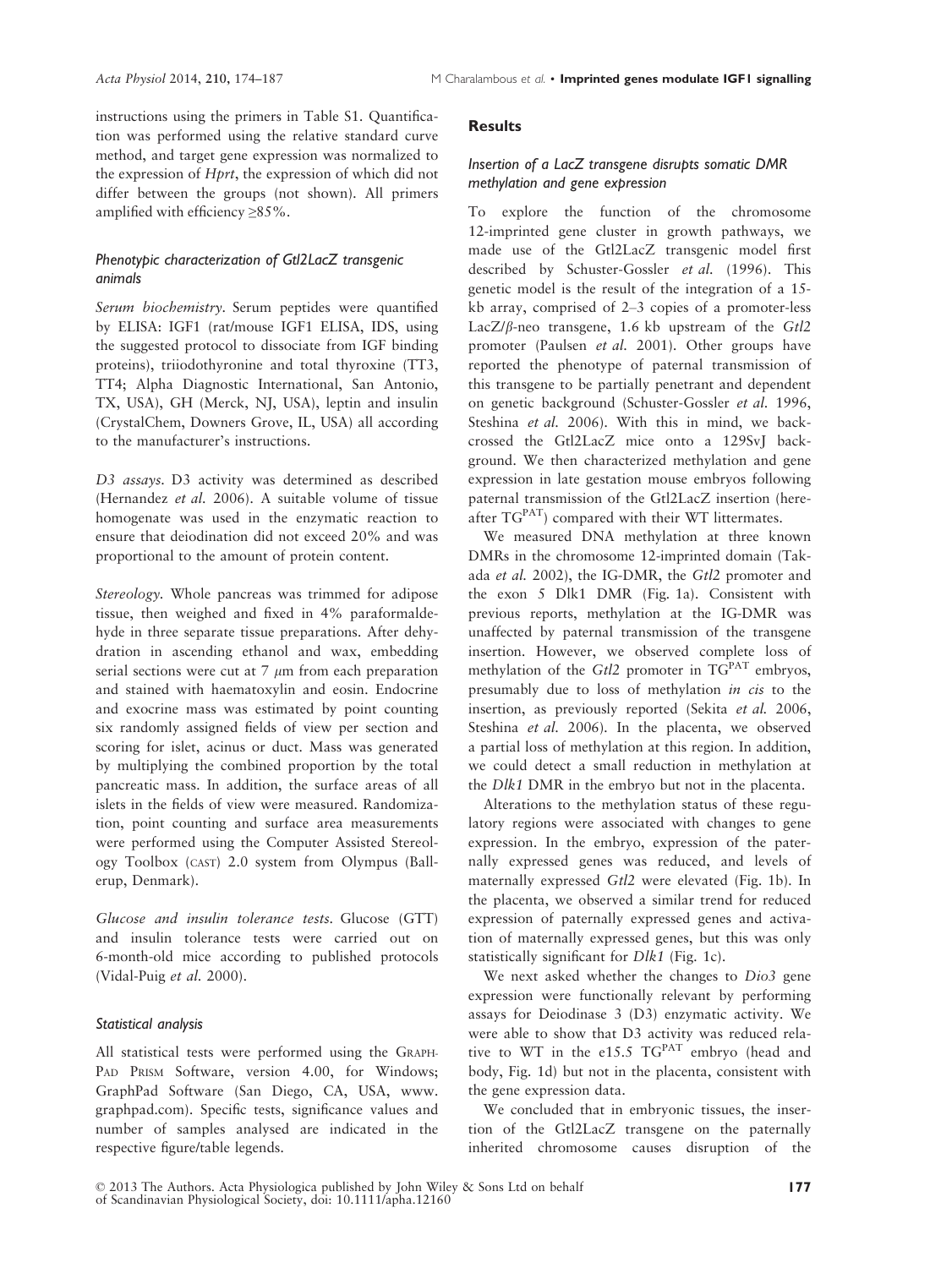

somatic DMRs and concomitant de-repression of Gtl2 and partial silencing of Dlk1, Rtl1 and Dio3 (summarized in Fig. 1e). In the placenta, perturbation of methylation was less severe, and gene expression changes were more moderate.

# $TG<sup>PAT</sup>$  conceptuses have reduced growth and disrupted expression of IGF pathway components

At e15.5, TG<sup>PAT</sup> embryos were grossly morphologically normal (Fig. 2a), but were growth-restricted by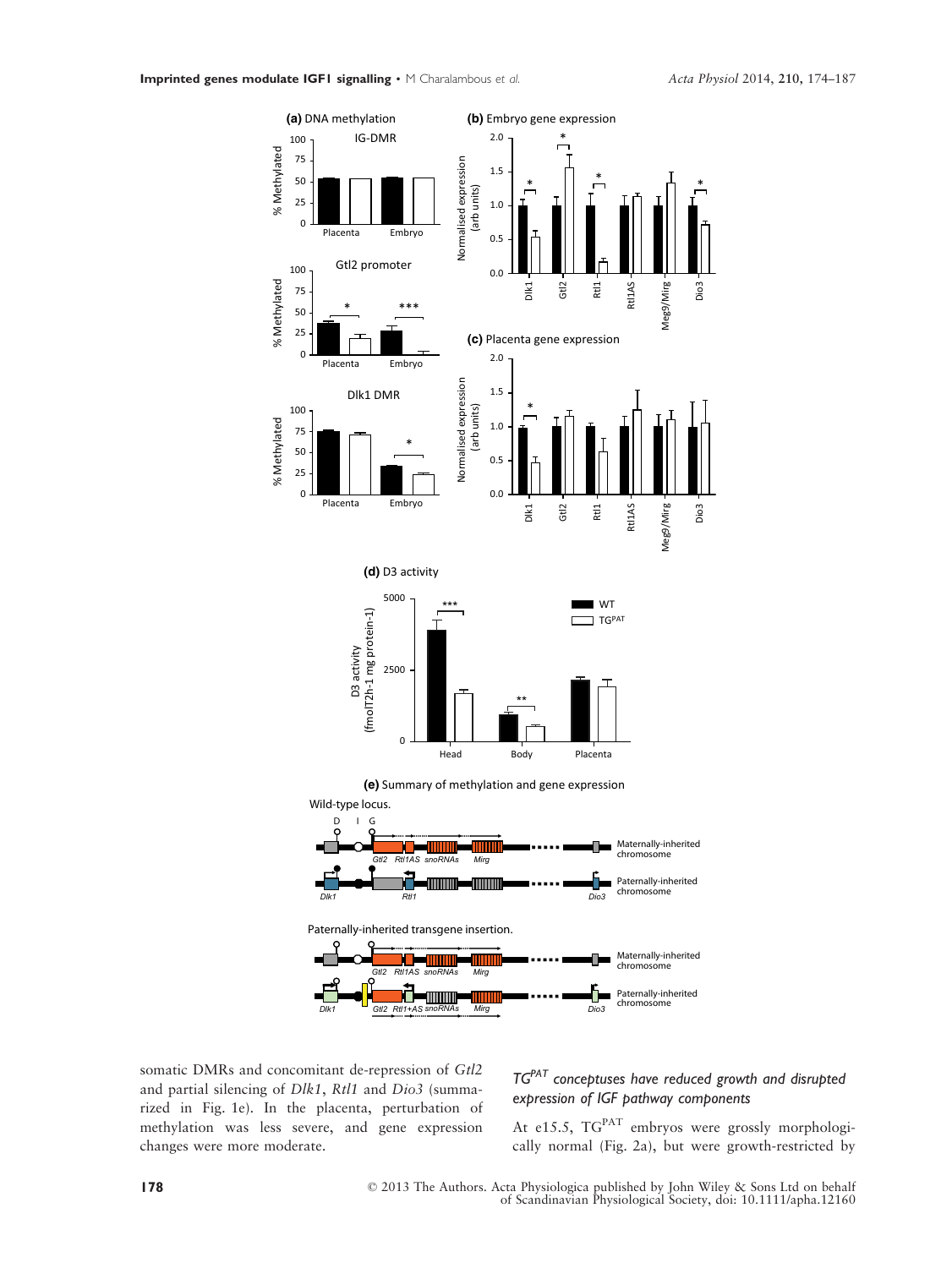Figure 1 Paternal transmission of the Gtl2LacZ insertion disrupts methylation and gene expression in the Dlk1-Dio-imprinted cluster. (a) Levels of DNA methylation were measured at representative CpGs within the intergenic differentially methylated region (IG-DMR), Gtl2 promoter and Dlk1 DMR by methylation-sensitive Southern blotting. Methylation at the IG-DMR was unaffected by the transgene insertion. At the Gtl2 promoter, methylation was lost in the TGPAT embryo (1.0 vs. 29.1%,  $P < 0.01$ ,  $n = 7$  per genotype) and placenta (19.3 vs. 37.5%,  $P < 0.01$ %,  $n \ge 4$  per genotype). Dlk1 DMR was reduced as a result of the transgene insertion in the embryo 24.2 vs. 33.9%,  $P < 0.05$ ,  $n = 4$  per genotype). P-values were assessed by Mann–Whitney U-test. (b, c) Expression dosage of chromosome 12-imprinted genes was measured in the e15.5 embryo (b) and placenta (c) by Northern blotting (Dlk1), RT-qPCR (Gtl2 and Mirg) and RNase protection (Rtl1, Rtl1AS and Dio3). P-values assessed by Mann–Whitney U-test. In the embryo, expression of all paternally expressed genes was reduced in the presence of the transgene insertion [Dlk1 54% ( $P < 0.05$ ,  $n \ge 4$ ), Rtl1 17% ( $P < 0.05$   $n \ge 4$ ), Dio3 72% ( $P < 0.05$ ,  $n \ge 4$  per genotype) of wild-type (WT) levels]. Expression from the maternally expressed non-coding RNAs was elevated [Gtl2 156% ( $P < 0.05$ ,  $n = 8$ ), Rtl1AS 114% (ns,  $n \ge 4$ ), Mirg 133% (ns,  $n = 8$ )] of WT levels but only significantly for Gtl2. In the placenta, only expression of Dlk1 was significantly affected by the transgene insertion (47% of WT levels,  $P < 0.05$ ,  $n \ge 4$ ). (d) The enzymatic activity of deiodinase 3 (D3) was determined in head, body and placenta of conceptuses at e15.5. D3 activity was reduced in head and body (head 43% WT levels,  $P < 0.001$ ; body 57% WT,  $P < 0.01$ ) of TG<sup>PAT</sup> embryos, but not in the placenta (90%) WT, ns).  $n = 8$  per genotype, genotypes were compared by Mann–Whitney U-test. (e) Representation of gene expression and methylation status at the imprinted region on chromosome 12, in WT animals and on paternal transmission of the Gtl2LacZ insertion. Genes normally expressed from the maternally inherited chromosome are shown in red and those expressed from the paternally inherited chromosome in blue. Grey boxes represent silenced genes. Light green boxes represent reduced expression upon Gtl2LacZ insertion. The three DMRs, the exon 5 Dlk1 DMR (D), the IG-DMR (I) and the Gtl2 promoter DMR (G) are shown as white (unmethylated) or black (methylated) circles. Yellow box indicates the position of the Gtl2LacZ insertion.

approx. 12% in weight. Placental weight was reduced by approx. 14%. To ask whether the growth phenotype became more severe with developmental age, we measured foetal and placental weight 1 day later. At e16.5, the same level of growth restriction was observed (12% reduction in weight vs. WT littermates in both placenta and embryo, Fig. 2b), indicating that there was no increase in severity with age. At both ages, placental efficiency, as measured by the foetal/ placental mass ratio, was not altered between WT and mutant conceptuses (Fig. 2c). We saw no indication of lethality in late gestation because the expected Mendelian ratios of WT: TG<sup>PAT</sup> embryos were observed (Fig. 2c).

To understand the growth retardation phenotype of the  $TG<sup>PAT</sup>$  conceptuses, we looked for evidence of disruption of the major embryonic growth pathway, mediated by IGF1 and IGF2 signalling. Pre-natal growth retardation has been observed following deletion of Igf1, Igf2 and their receptor Igf1r (reviewed in Efstratiadis 1998), Igfbp4 (Ning et al. 2006) or overexpression of Igfbp1 (Ben Lagha et al. 2006). Deletion of Grb10 results in growth enhancement (Charalambous et al. 2003). Thus, we measured expression of all these genes in e15.5 embryos and placentae. In the placenta, we observed no changes in the expression of IGF pathway genes (including the placental-specific Igf2 transcript P0). In addition, expression levels of Igf1, Igf2, Igfr1 and Grb10 did not differ between WT and TG<sup>PAT</sup> embryos. However, in the TG<sup>PAT</sup> embryo, Igfbp1 was elevated and Igfbp4 expression was reduced, consistent with growth retardation (Fig. 2d).

# $TG^{PAT}$  animals fail to thrive in the early post-natal period, but partially catch up in growth after weaning

The majority of the  $TG<sup>PAT</sup>$  pups died on the day of birth, consistent with previous reports (Schuster-Gossler et al. 1996, Steshina et al. 2006). Of the remainder only 72% of the transgenic animals survived until weaning at 28 days post-partum (compared with 97% survival of WT littermates;  $n = 15$  litters,  $P < 0.05$  by Mann–Whitney U-test).

On the day of birth,  $TG<sup>PAT</sup>$  animals were growthrestricted by 28% (WT 1.58  $\pm$  0.04 g, n = 7, TG<sup>PAT</sup>  $1.14 \pm 0.03$  g,  $n = 13$ ,  $P < 0.001$  Mann–Whitney U-test). We measured the weights of  $TG<sup>PAT</sup>$  animals and their WT littermates over a 12-week period and then calculated the rate of growth during this interval (Fig. 3a). In the first 3 weeks, the  $TG<sup>PAT</sup>$  animals had a reduced growth rate compared with their WT littermates such that they were growth-retarded by 45% at post-natal day 21 (P21, Fig. 3a,b). After P21, both  $WT$  and  $TG<sup>PAT</sup>$  animals displayed a post-pubertal growth spurt that was maximal between P28 and P42. In  $TG<sup>PAT</sup>$  animals, this growth spurt had an increased rate relative to WTs. As a result of this at P42, TG<sup>PAT</sup> animals had caught up to between 74 and 84% WT weight (Fig. 3a,c).

To more fully understand the growth-restricted phenotype, we examined body composition at two time points, within the failure to thrive phase and after catch-up growth had occurred (Fig. 3d). At P9, all organs tested were significantly smaller in  $TG<sup>PAT</sup>$  animals, both in absolute weight and as a function of body weight, with the exception of the brain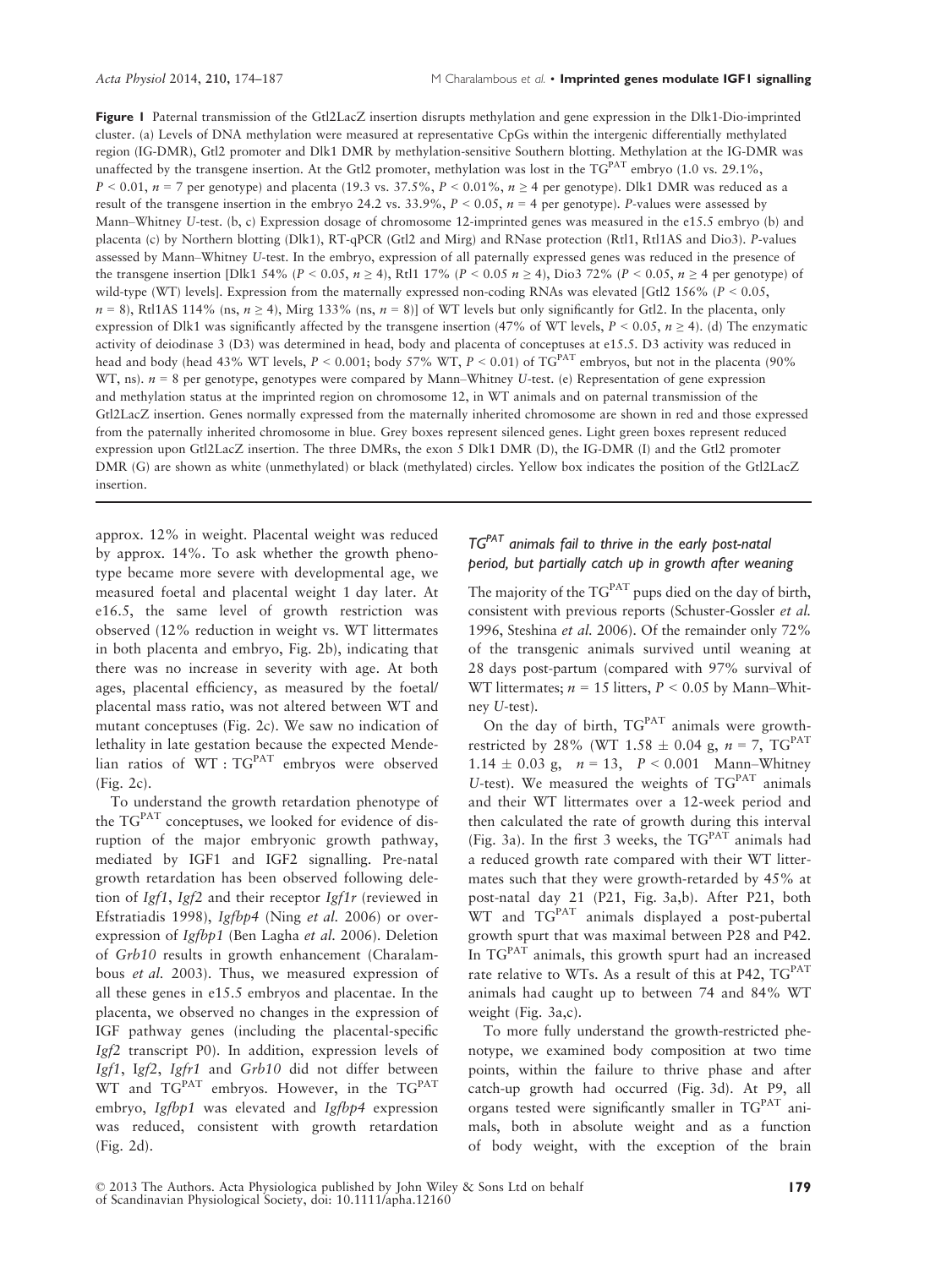(a) Gross morphology at e15.5

## (b) Embryo and placental weights

\*







| (c) Litter statistics |                        | WT |      |      | <b>TGPAT</b> |      |           |    |
|-----------------------|------------------------|----|------|------|--------------|------|-----------|----|
|                       |                        |    |      |      |              |      | n         |    |
|                       |                        |    | Mean | s.e  | Mean         | s.e  | (litters) | P  |
|                       | e15.5                  |    |      |      |              |      |           |    |
|                       | % in litter            |    | 58.7 | 4.9  | 41.0         | 4.9  |           | ns |
|                       | Fetal: placental ratio |    | 5.7  | 0.2  | 5.8          | 0.2  |           | ns |
|                       | e16.5                  |    |      |      |              |      |           |    |
|                       | % in litter            |    | 51.8 | 12.2 | 48.2         | 12.2 |           | ns |
|                       | Fetal: placental ratio |    | 9.0  | 0.3  | 9.0          | 0.2  | 6         | ns |

Expression of IGF pathway components at e15.5 **(d)**



Figure 2 TG<sup>PAT</sup> embryos are small with perturbed expression of insulin-like growth factor (IGF) pathway genes. (a) Haematoxylin and eosin staining of midline sagittal sections of e15.5 embryos. Scale bar shows 8 mm. (b) Embryonic and placental weights at e15.5 and e16.5 [e15.5 wild-type (WT)  $n = 30$ , TG<sup>PAT</sup>  $n = 22$  from seven litters; e16.5 WT  $n = 17$ , TG<sup>PAT</sup>  $n = 24$  from six litters]. Bars show litter means by genotype,  $\pm$ SE. Genotypes were compared by Mann–Whitney U-test,  $*P < 0.05$ ,  $*P < 0.01$ . (c) Descriptive statistics collected from seven litters of a +/+  $\times$  +/Gtl2LacZ cross at e15.5 and six litters of the same cross at e16.5. Deviation from a Mendelian ratio was tested using a Wilcoxon's signed rank test against a theoretical median of 50%. The foetal/ placental mass ratio was calculated by dividing the foetal mass by the placental mass for each conceptus and is presented as the mean value  $\pm$  the standard error of the mean (SE) for each genotype. (d) Gene expression of IGF pathway components as determined by quantitative real-time PCR on RNA isolated from whole embryos or placentae at e15.5. Data are normalized to WT values and expressed as mean relative expression  $\pm$  SE.  $n = 8$  samples per tissue per genotype, \*P < 0.05 by Mann–Whitney U-test.

which was spared. Abdominal white adipose tissue (WAT) stores failed to develop in  $TG<sup>PAT</sup>$  animals. At P21, brown adipose tissue and liver weight normal-

ized to body weight, and the brain sparing was less marked, but appreciable WAT stores had still failed to develop in the mutant animals and circulating leptin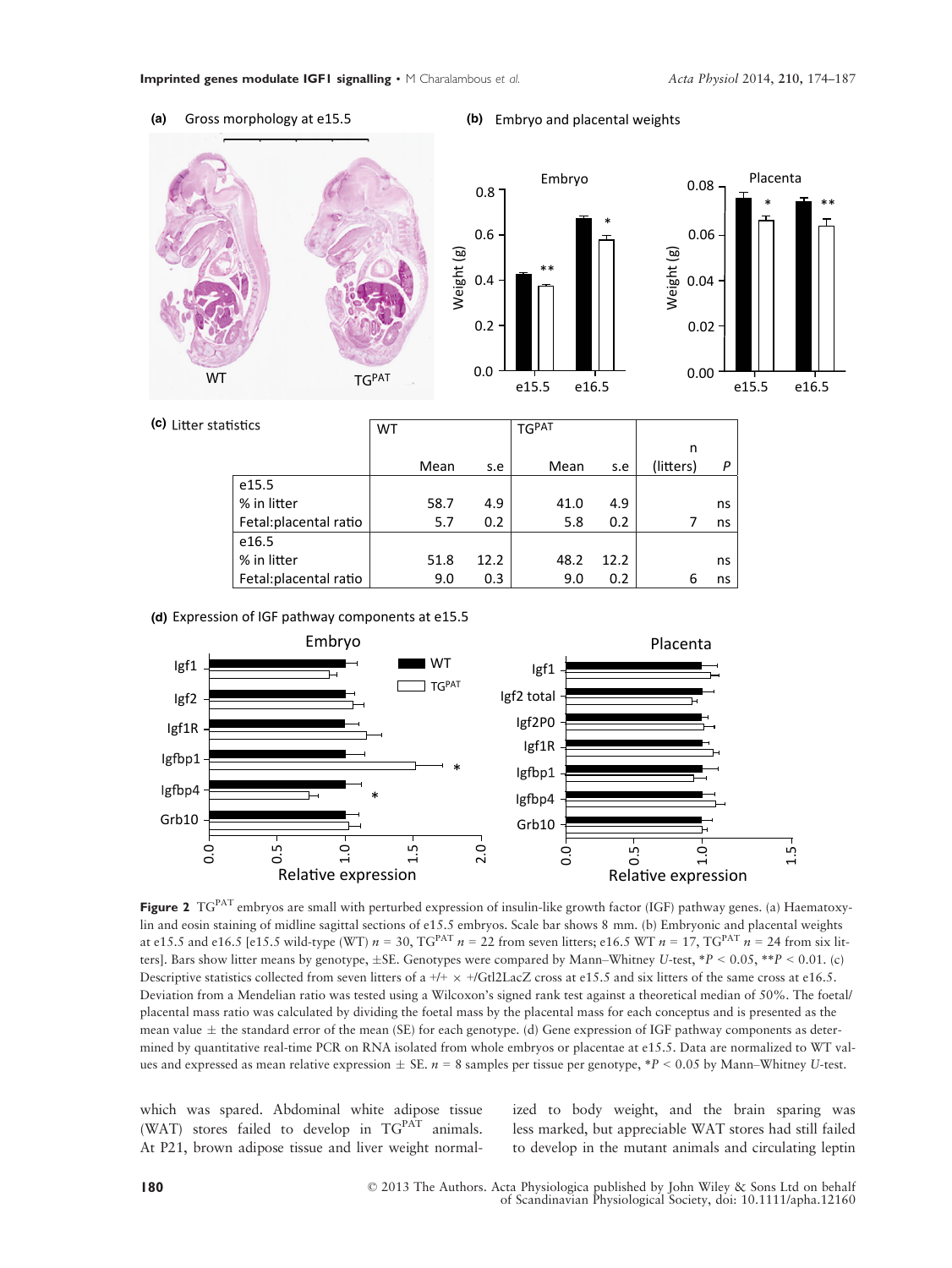

Figure 3 Reduced growth rate of  $TG<sup>PAT</sup>$  animals is associated with reduced serum T3 and IGF1. (a) Specific growth rates calculated from growth measurements of male mice from birth to 70 days of age,  $n = 12$  TG<sup>PAT</sup> and 18 wild-type (WT) littermates, using the following equation: (weight at  $T_2$ -weight at  $T_1$ )/weight at  $T_1$ ). The portion of the growth curve highlighted in red indicates a period when mutant growth rate is reduced relative to WT (failure to thrive), and the area highlighted in green indicates an interval when TGPAT exceeds the WT growth rate (catch-up growth). (b) Mean whole body weights at P9 and P21 of WT and TG<sup>PAT</sup> animals  $\pm$  SEM (P9,  $n = 5$  per genotype; P21  $n = 21$  WT and  $n = 10$  TG<sup>PAT</sup>, \*\*\*P < 0.001 by Mann–Whitney U-test). Number inside the bar indicates percentage WT weight of mutant pups. Sexes are combined. (c) Mean body weight at 6 weeks of WT and  $TG^{PAT}$  females and males  $\pm$  SEM (females  $n = 3-4$  per genotype, males  $n = 8$  per genotype, \*P < 0.05, \*\*P < 0.01 by Mann–Whitney U-test). Number inside the bar indicates percentage WT weight of mutant animals. (d) Organ weights and organ weights as percentage body weight in WT and mutant animals at P9, P21 and 6 weeks of age. Sexes are combined at P9 and P21, and at 6 weeks only males are shown. P-values are returned from a Mann– Whitney U-test of comparison of WT and  $TG<sup>PAT</sup>$  values. (e) Mean serum total T3 levels  $\pm$  SEM of mice shown in (d).  $*P < 0.05$  by Mann–Whitney U-test. (f) Mean serum IGF1 levels  $\pm$  SEM of mice shown in (d).  $*P < 0.05$ ,  $***P < 0.001$  by Mann–Whitney U-test.

levels were low (WT  $3.7 \pm 0.4$  ng mL<sup>-1</sup>,  $n = 13$ ;  $TG<sup>PAT</sup>$  1.0  $\pm$  0.1 ng mL<sup>-1</sup>,  $n = 11$ ;  $P < 0.001$  by Students' t-test). By 6 weeks of age,  $TG<sup>PAT</sup>$  animals had almost completely gained proportionality, with only mild brain sparing, and WAT stores were accumulating to an appropriate mass for body weight.

Previous work has shown that Dio3 expression in early life has a critical role in programming the future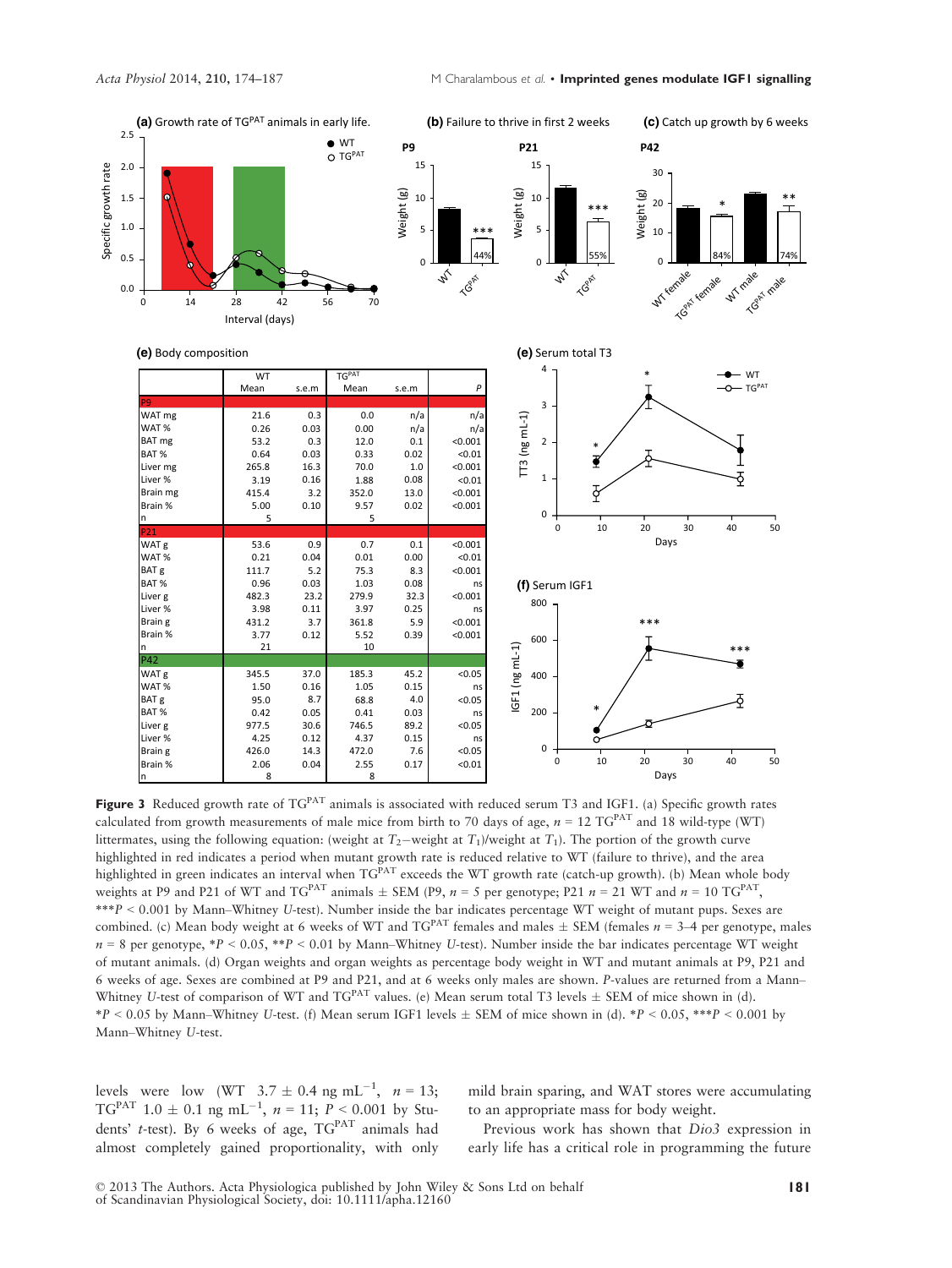thyroid hormone axis.  $Di<sub>0</sub>3$ –/– mice experienceperi-natal thyrotoxicosis followed by hypothyroidism due to both impaired central feedback mechanisms and thyroid insufficiency (Hernandez et al. 2006, 2007). To test whether there might be an involvement of the thyroid axis in the phenotype of TGPAT mice, we measured T3 levels at various post-natal time points. We saw no evidence of pre-natal thyrotoxicosis in TGPAT mice; instead at P2, mutants were already hypothyroid (TG<sup>PAT</sup> 0.31 ng mL<sup>-1</sup>,  $n = 7$ ; WT 0.44 ng mL<sup>-1</sup>,  $n = 8$ ;  $P < 0.05$  by Mann–Whitney U-test). We found that serum T3 was still reduced in mutant animals at P9 and P21, but that hormone levels had begun to normalize by 6 weeks (Fig. 3e). We measured T4 at P9 and 6 weeks and found that thyroxine was also reduced at these stages (P9 WT  $1.56 \pm 0.83$  ng mL<sup>-1</sup>,  $n = 3$ ,  $TG^{PATH}$  0.81  $\pm$  0.67  $n = 8$ , ns, P42 WT  $4.42 \pm 0.11$  ng mL<sup>-1</sup>,  $n = 6$ ; TG<sup>PAT</sup> 2.48  $\pm$  0.18,  $n = 4$ ,  $P < 0.01$  Mann–Whitney U-test) suggesting a defect in central feedback or thyroid insufficiency similar to  $Di\omega^{2-l-}$  mice. We concluded that the growth phenotype broadly followed the level of thyroid deficiency in the mutant animals.

We next asked whether the GH–IGF1 pathway was altered in the TGPAT mutant animals. In contrast to humans, rodent GH is activated post-natally at approx. P10, and GH pathway mutants are not growth-restricted until after this stage (Lupu et al. 2001). In contrast, IGF1 mutation affects the growth rate continuously during development at all growth stages. However, GH secretion causes a surge in IGF1 levels around P21, causing the pubertal growth spurt (Mathews et al. 1988). Thyroid hormone signalling is known to promote pituitary GH production (Gothe et al. 1999), yet it may also directly influence IGF1 levels because TH pathway mutants are growth-restricted prior to P10 (Fraichard et al. 1997, Gothe et al. 1999, Hernandez et al. 2006). We found a reduction in circulating IGF1 levels in  $TG<sup>PAT</sup>$  animals at all three developmental stages examined, including prior to induction of GH secretion at P9 (Fig. 3f). In support of a GH-independent mechanism for altered IGF1 levels in the mutants, we could not detect GH in serum of WT or mutant animals at P9 (data not shown). However, we could detect GH at 6 weeks, and there was a trend for secretion to be reduced in the TGPAT animals, although levels were extremely variable (WT  $6.0 \pm 2.4$  ng mL<sup>-1</sup>; TG<sup>PAT</sup> 2.7  $\pm$  1.7 ng mL<sup>-1</sup>, P = 0.27, Mann–Whitney U-test).

We concluded that the growth retardation in TGPAT animals was a likely consequence of both the known mechanism of altered pituitary GH-mediated IGF1 secretion and an unknown peri-natal mechanism of IGF1 regulation that is independent of GH.

# $TG<sup>PAT</sup>$  adults are small with a mild impairment in glucose homeostasis

From 2 months of age,  $TG<sup>PAT</sup>$  body weight stabilized to approx.  $80\%$  WT mass (2 months,  $75\%$ ; 3 months, 78%; 4 months, 81%; 5 months, 83%; 6 months, 83% relative to WT,  $P \le 0.001$  by one-way ANOVA, Fig. 4a). Adult organ weights were also reduced in size largely in proportion to total body weight, except the brain which was relatively larger in the mutants (Fig. 4b,c).

At 6 months of age,  $T G^{PAT}$  mice exhibited mild fasting hyperglycaemia (Fig. 4d), which led us to ask whether glucose homeostasis was impaired. When we performed intraperitoneal GTTs at 6 months, we found a slight reduction in glucose clearance by mutant animals (Fig. 4e). Peripheral insulin sensitivity was not different between WT and TGPAT mice (Fig. 4f). To test whether insulin secretion was affected in the mutants, we measured serum insulin in response to a glucose challenge. We found a tendency for reduced serum insulin in the  $TG<sup>PAT</sup>$  mice, but this was not statistically significant  $(P = 0.12)$ .

Alterations to IGF signalling are known to cause defects in endocrine pancreas development such that islet mass is compromised and insulin secretion is reduced (Withers et al. 1999). Moreover, perturbations to the TH signalling pathway (including ablation of Dio3) causes alterations in endocrine mass and acute-phase insulin secretion (Taguchi et al. 2010, Medina et al. 2011). We explored the glucose homeostasis phenotype of  $TG<sup>PAT</sup>$  animals further by asking whether pancreatic morphology was affected by the mutation. Endocrine pancreas mass was significantly reduced in TG<sup>PAT</sup> animals, but exocrine mass was unaffected (Fig. 4h). The reduction in endocrine mass was not a result of decreased islet size, because the mean islet area was not reduced, and islet size distribution showed shift towards increased islet size in the mutants (Fig. 4i,g). We concluded that the reduced endocrine mass observed in the TG<sup>PAT</sup> pancreas was probably due to a reduction in islet number. Furthermore, the mild defect in glucose clearance that we observed in TGPAT animals is consistent with defect in insulin secretion as a result of a compromised endocrine pancreas.

# Alterations to the GH/TH axis are transient, because  $TG^{PATH}$  adults have normal serum TH and IGF1

We measured serum hormone levels in WT and TGPAT mice at 6 months of age (Table 1). Serum levels of total T3, total T4, IGF1 and leptin did not differ between the genotypes. We concluded the adult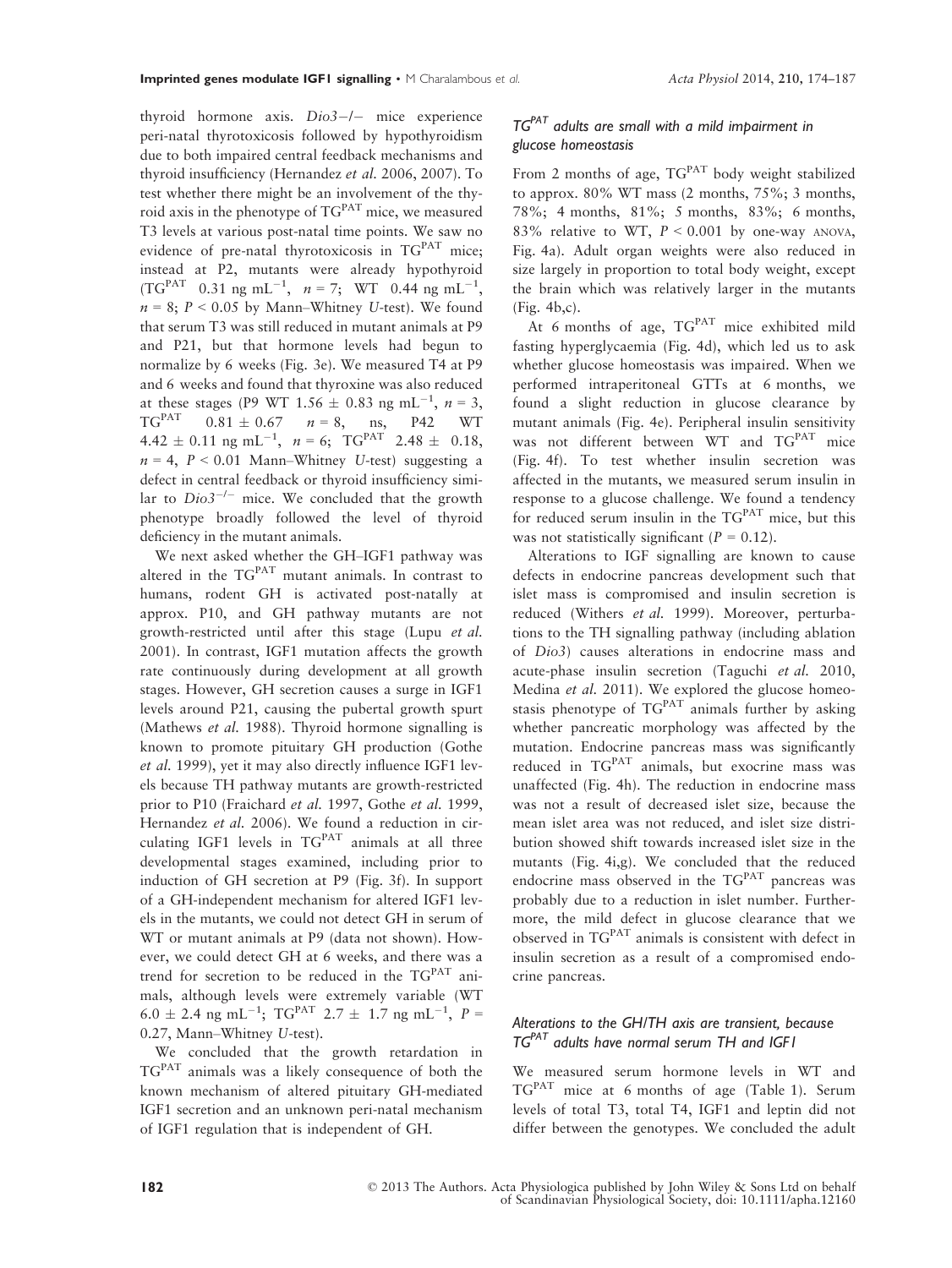

Figure 4 Reduction in body size and impairments in glucose homeostasis in TGPAT adults. Growth and glucose homeostasis were studied in a cohort of 19 wild-type (WT) and 18 TG<sup>PAT</sup> females at 6 months of age. (a) Animals were weighed weekly over 6 months, and mean weight each month between WT and  $TG<sup>MAT</sup>$  animals was compared by ANOVA ( $P < 0.001$  overall and  $P < 0.01$  at each time point by Bonferroni's *post hoc* test). (b) Organ weight at 6 months of age and presented as a percentage of total weight, (c). (d) Serum glucose after an overnight fast (approx. 16 h).  $TG^{PAT}$  have elevated fasting glucose compared by Students' t-test (\*P < 0.05). (e) Glucose tolerance test. Six month-old animals were injected with glucose, and glucose clearance was measured over a 2-h period. TG<sup>PAT</sup> animals cleared glucose from the blood significantly more slowly that their WT littermates (time points compared by Students' t-test,  $*P < 0.05$ ). (f) Insulin tolerance test. Insulin was injected into 6 month-old animals, and glucose clearance was measured over a 1-h period. (g) Serum insulin 10 min after a glucose challenge. (h) Endocrine (islet) and exocrine pancreatic weights in WT ( $n = 8$ ) and TG<sup>PAT</sup> ( $n = 6$ ) females at 6 months of age. TG<sup>PAT</sup> animals have reduced endocrine mass compared with WT littermates (Mann–Whitney U-test,  $P < 0.05$ ). (i) Mean area in WT and mutant pancreas, as mentioned above. Average islet area per animal were calculated by measuring multiple islets, and the graphed value represents the mean of the animal averages by genotype. (j) Frequency distribution of islet areas for all animals by genotype (WT  $n = 118$  islets; TG<sup>PAT</sup>  $n = 42$  islets).

impairment to glucose homeostasis observed in TG<sup>PAT</sup> mice was likely to be caused by a developmental defect in endocrine pancreatic development.

# **Discussion**

Insertion of a LacZ transgene upstream of a control element at the mouse Gtl2 promoter prevents the methylation of this region *in cis*. This epigenetic lesion is associated with misexpression of neighbouring genes such that non-coding RNA expression is elevated, and levels of Dlk1, Rtl1 and Dio3 transcripts are reduced.

We observed three key phenotypes in TG<sup>PAT</sup> mice as a consequence of this transgene insertion: embryonic growth retardation, reduced post-natal growth rate and impaired adult glucose homeostasis. We show for the first time that the chromosome 12 cluster in the mouse is an imprinted locus that modulates the IGF signalling pathway and propose that the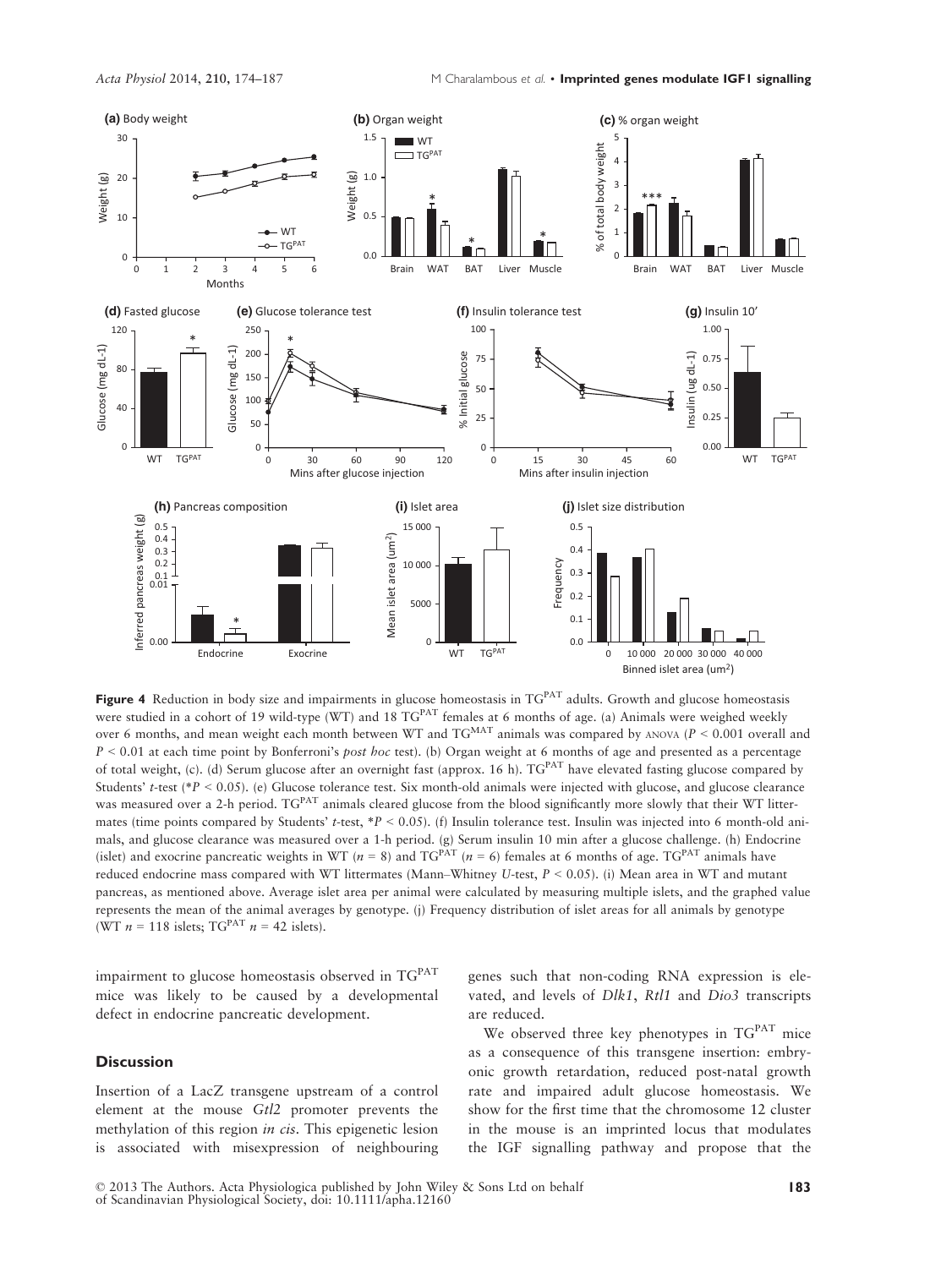Table 1 Serum parameters in 6-month-old female mice

|                            | WТ   |      |               | TG <sup>PAT</sup> |       |                  |    |
|----------------------------|------|------|---------------|-------------------|-------|------------------|----|
|                            | Mean | SE.  | $\mathfrak n$ | Mean              | SE.   | $\boldsymbol{n}$ | P  |
| Adult females              |      |      |               |                   |       |                  |    |
| tT3 (ng mL <sup>-1</sup> ) | 2.66 | 0.30 | 6             | 3.10              | 0.42. | 6                | ns |
| tT4 (ng mL <sup>-1</sup> ) | 5.17 | 0.12 |               | 6.05              | 0.23  |                  | ns |
| IGF1 (ng mL $^{-1}$ )      | 644  | 63   |               | 521               | 77    |                  | ns |
| Leptin (ng mL $^{-1}$ )    | 4.58 | 0.88 |               | 3.19              | 0.51  |                  | ns |

WT, wild-type.

P-values were a result of a Mann–Whitney U-test comparing genotypes; all tests were not significant (ns).

phenotypes of TGPAT mice may be attributable to impaired IGF signalling.

 $TG<sup>PAT</sup>$  mice are 10–15% smaller than their WT littermates in late gestation, and this growth deficit is observed in the embryo and in the placenta. We saw no gross phenotypic differences between the genotypes, which led us to conclude that the weight reduction was a growth phenotype rather than an alternative developmental defect. Altered expression of most IGF pathway genes can cause changes in embryonic weight (Efstratiadis 1998). We measured gene expression of IGF pathway components in late gestation placenta and embryo and found that in the embryo, Igfbp1 expression was elevated and Igfbp4 expression was reduced. These changes are consistent with growth effects reported in mouse deletion or overexpression models (Ben Lagha et al. 2006, Ning et al. 2006). Interestingly, Igfbp1 overexpression has also been linked to growth retardation both in mouse foetal programming models (Woodall et al. 1996) and in human FGR (Wang et al. 1991). In addition, both Igfbp1 and Igfbp4 have been demonstrated to be regulated by thyroid hormones (Demori et al. 1997). We observed a significant reduction in D3 activity in TGPAT embryos, and therefore, foetal tissues would be expected to experience an elevated local TH level. However, we cannot rule out regulation by other chromosome 12-imprinted genes, because Dlk1 deletion and Rtl1 deletion models also exhibit mild growth retardation (Moon et al. 2002, Sekita et al. 2008). However, growth retardation and late embryonic lethality in Rtl1-deleted mice are attributed to a placental defect (Sekita et al. 2008), and we saw no change in  $Rtl1$  expression in TG<sup>PAT</sup> placentae.

Paradoxically, despite reduced D3 activity during embryogenesis that would be expected to reduce T3 clearance and cause hyperthyroidism, we found that TGPAT animals had reduced circulating T3 from shortly after birth.  $Di\sigma 3^{-/-}$  mice are also hypothyroid, but this follows an early period of elevated T3

(Hernandez et al. 2006). The differences between these two models may be explained by the difference in perturbation of D3 (TG<sup>PAT</sup> has approx. 50% WT levels, whereas  $Di_{0}3^{-/-}$  has complete ablation) or additional involvement of other chromosome 12-imprinted genes in the TH phenotype. However, both models have in common pre- and post-natal growth retardation.

TGPAT mice were born small and failed to gain weight at the normal rate in the immediate post-natal period. This early failure to thrive period was accompanied by brain sparing and a failure to accumulate appropriate WAT stores. The low growth rate was associated with reduced serum IGF1 and T3 in mutant animals.

TH is known to regulate pituitary GH secretion, and mouse models of TH deficiency are commonly assumed to have growth retardation primarily due to impaired GH signalling (Kindblom et al. 2001). However, several models of TH deficiency, including the  $Di\omega 3^{-/-}$  model, exhibit growth retardation in the embryonic and early post-natal period (Gothe et al. 1999, Hernandez et al. 2006) when growth and IGF1 secretion are known to be GH independent (Lupu et al. 2001). Our work provides an additional example of hypothyroidism, low IGF1 and growth retardation, which is not GH dependent, and highlights need for further research into TH pathway regulation of IGF1.

After weaning,  $TG<sup>PAT</sup>$  mice exhibit catch-up growth and largely regain proportionality. We could not discover the cause for this catch-up, but it was associated with normalization of T3 and IGF1 levels such that in the adult mutants, levels of these hormones were normal. Adult mutant mice were mildly growth-retarded with proportional organ mass. However, we observed mild fasting hyperglycaemia and impaired glucose tolerance in  $TG<sup>PAT</sup>$  animals at 6 months of age. As we saw a small perturbation in glucose-stimulated insulin secretion, we investigated the cell composition of the mature pancreas in mutant mice. TGPAT animals had a reduction in endocrine pancreas mass, which was attributed to reduced islet number.

Global deletion of the *Igf1* receptor in mice compromises pancreatic development such that in late gestation, endocrine cells fail to form spherical islet structures and endocrine cell number is reduced. Milder disruptions to the IGF signalling pathway (caused by combinations of Igf1r, Irs1 or Irs2 deletion or haploinsufficiency) result in disruption to the proliferation/apoptotic balance in beta cells and net loss of insulin-producing cells (Withers et al. 1999). Beta cellspecific ablation of the *Igf1* receptor does not retard endocrine pancreas development, but impairs acutephase insulin release because of a defect in glucose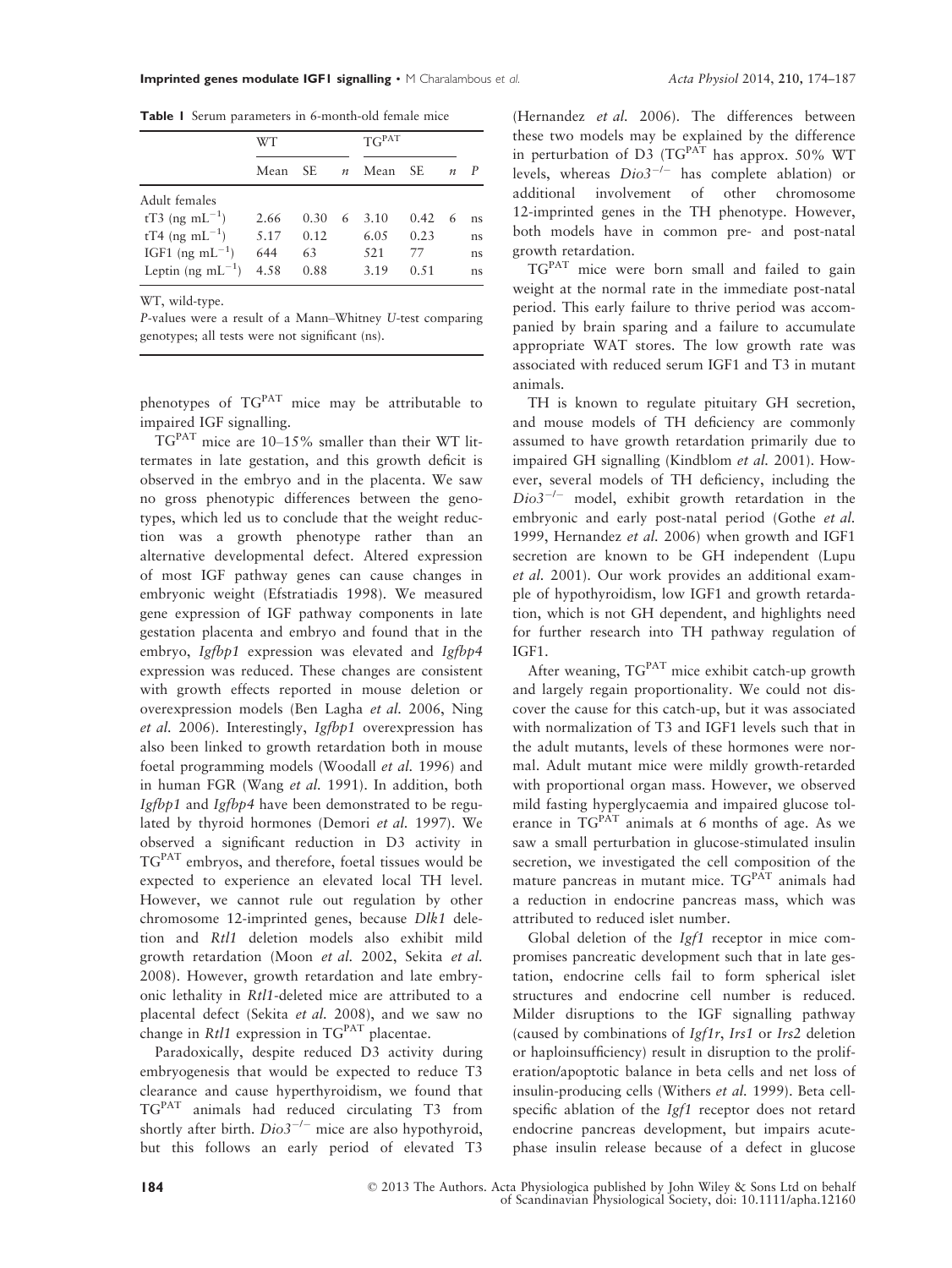sensing (Kulkarni et al. 2002). Combined, these data suggest that the IGF pathway has a dual role in beta cell function, both during the development of the endocrine pancreas and continuously in the beta cell to regulate genes responsible for glucose sensing.

Models of disruption to the TH pathway have strikingly similar pancreatic phenotypes to IGF pathway mutants, suggesting that they are secondary to IGF pathway disruption. Hypothyroid growth-retarded mice (Taguchi et al. 2010) have a defect in responsiveness to thyroid-stimulating hormone, which causes reduced circulating thyroid hormone levels. Mutant mice have impaired glucose tolerance, elevated fasting glucose but normal peripheral insulin sensitivity. The hyperglycaemia was found to be a defect in acute-phase insulin secretion by the beta cell. Interestingly, the phenotype could not be rescued by restoring circulating T3, suggesting there may be a developmental defect. IGF1 levels have not been reported in these animals. This phenotype is very similar to  $Di<sub>o</sub>3^{-/-}$  mice, which are hypothyroid due to peri-natal thyrotoxicosis (Hernandez et al. 2006). Small  $Di<sub>0</sub>3^{-/-}$  adult mice have defects in glucose homeostasis due to a failure of acute-phase insulin secretion along with a reduction in beta cell mass. Again, the defects are not a result of systemic hypothyroidism because adult induction of hypothyroid state by methimazole administration did not cause defects in glucose clearance. The authors propose that local D3 acting in the beta cell and/or a developmental cause may explain the phenotype (Medina et al. 2011). We favour the latter explanation because the activity of D3 in the beta cell is extremely low, at least two orders of magnitude lower than other known sites of D3 action (brain and placenta).

We propose that  $TG<sup>PAT</sup>$  mice experience hypothyroidism and IGF1 deficiency during a critical developmental window, such that they are growth-retarded, fail to accumulate fat in the early post-natal period and have a long-term impairment to glucose homeostasis due to a failure of endocrine pancreas development. The gene expression changes in  $TG<sup>PAT</sup>$  mice are similar to those observed in cases of Temple syndrome. Further study of IGF pathway involvement in the FGR associated with Temple syndrome may aid early diagnosis and treatment of affected patients.

# Conflict of interest

The authors declare no conflicts of interest.

The authors would like to thank Chris Angiolini and Scott Curran for technical assistance, Professor Graham Burton for expert advice on stereological methods and Professor Achim Gossler and Dr Karin Schuster-Gossler for the mice. Work was funded by EU FP7 Grant – EpigeneSys Network of Excellence and by the MRC.

#### **References**

- Barker, D.J., Hales, C.N., Fall, C.H., Osmond, C., Phipps, K. & Clark, P.M. 1993. Type 2 (non-insulin-dependent) diabetes mellitus, hypertension and hyperlipidaemia (syndrome X): relation to reduced fetal growth. Diabetologia 36, 62–67.
- Barlow, D.P., Stoger, R., Herrmann, B.G., Saito, K. & Schweifer, N. 1991. The mouse insulin-like growth factor type-2 receptor is imprinted and closely linked to the Tme locus. Nature 349, 84–87.
- Ben Lagha, N., Seurin, D., Le Bouc, Y., Binoux, M., Berdal, A., Menuelle, P. & Babajko, S. 2006. Insulin-like growth factor binding protein (IGFBP-1) involvement in intrauterine growth retardation: study on IGFBP-1 overexpressing transgenic mice. Endocrinology 147, 4730–4737.
- Charalambous, M., Smith, F.M., Bennett, W.R., Crew, T.E., Mackenzie, F. & Ward, A. 2003. Disruption of the imprinted Grb10 gene leads to disproportionate overgrowth by an Igf2-independent mechanism. Proc Natl Acad Sci USA 100, 8292–8297.
- Charalambous, M., da Rocha, S.T. & Ferguson-Smith, A.C. 2007. Genomic imprinting, growth control and the allocation of nutritional resources: consequences for postnatal life. Curr Opin Endocrinol Diabetes Obes 14, 3–12.
- Charalambous, M., Cowley, M., Geoghegan, F., Smith, F.M., Radford, E.J., Marlow, B.P., Graham, C.F., Hurst, L.D. & Ward, A. 2010. Maternally-inherited Grb10 reduces placental size and efficiency. Dev Biol 337, 1–8.
- Charalambous, M., Ferron, S.R., da Rocha, S.T., Murray, A.J., Rowland, T., Ito, M., Schuster-Gossler, K., Hernandez, A. & Ferguson-Smith, A.C. 2012. Imprinted gene dosage is critical for the transition to independent life. Cell Metab 15, 209–221.
- Clapcott, S.J., Peters, J., Orban, P.C., Brambilla, R. & Graham, C.F. 2003. Two ENU-induced mutations in Rasgrf1 and early mouse growth retardation. Mamm Genome 14, 495–505.
- DeChiara, T.M., Efstratiadis, A. & Robertson, E.J. 1990. A growth-deficiency phenotype in heterozygous mice carrying an insulin-like growth factor II gene disrupted by targeting. Nature 345, 78–80.
- DeChiara, T.M., Robertson, E.J. & Efstratiadis, A. 1991. Parental imprinting of the mouse insulin-like growth factor II gene. Cell 64, 849–859.
- Demori, I., Bottazzi, C., Voci, A., Gallo, G., Scharf, J.G. & Fugassa, E. 1997. Tri-iodothyronine increases insulin-like growth factor binding protein-4 expression in rat hepatocytes. J Endocrinol 154, 155–165.
- Efstratiadis, A. 1998. Genetics of mouse growth. Int J Dev Biol 42, 955–976.
- Ferguson-Smith, A., Cattanach, B.M., Barton, S.C., Beechey, C.V. & Surani, M.A. 1991. Embryological and molecular investigations of parental imprinting on mouse chromosome 7. Nature 351, 667–670.
- Font de Mora, J., Esteban, L.M., Burks, D.J., Nunez, A., Garces, C., Garcia-Barrado, M.J., Iglesias-Osma, M.C., Moratinos, J., Ward, J.M. & Santos, E. 2003. Ras-GRF1 signaling is required for normal beta-cell development and glucose homeostasis. EMBO J 22, 3039–3049.

© 2013 The Authors. Acta Physiologica published by John Wiley & Sons Ltd on behalf of Scandinavian Physiological Society, doi: 10.1111/apha.12160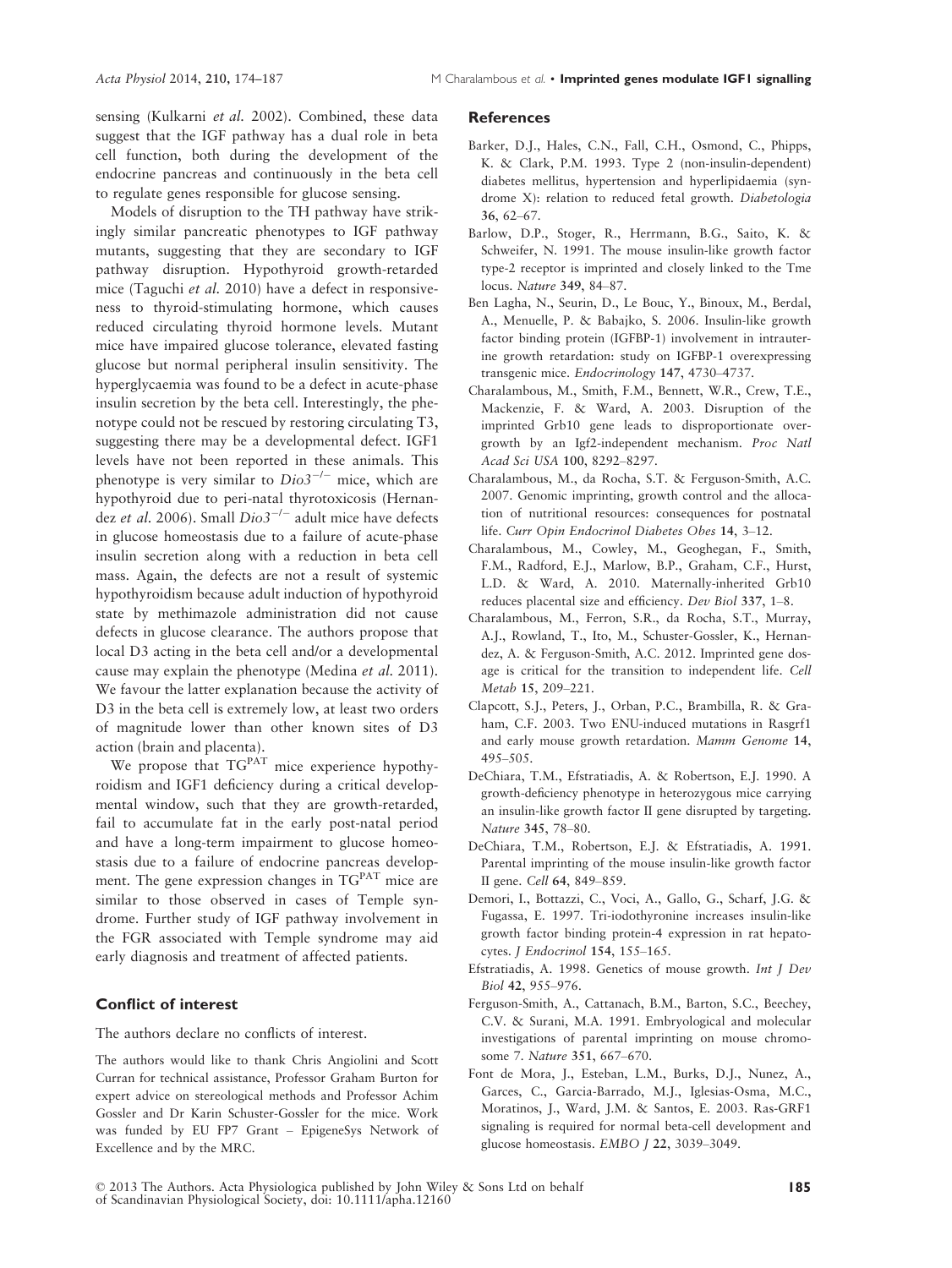- Fraichard, A., Chassande, O., Plateroti, M., Roux, J.P., Trouillas, J., Dehay, C., Legrand, C., Gauthier, K., Kedinger, M., Malaval, L., Rousset, B. & Samarut, J. 1997. The T3R alpha gene encoding a thyroid hormone receptor is essential for post-natal development and thyroid hormone production. EMBO J 16, 4412–4420.
- Georgiades, P., Watkins, M., Surani, M.A. & Ferguson-Smith, A.C. 2000. Parental origin-specific developmental defects in mice with uniparental disomy for chromosome 12. Development 127, 4719–4728.
- Gothe, S., Wang, Z., Ng, L., Kindblom, J.M., Barros, A.C., Ohlsson, C., Vennstrom, B. & Forrest, D. 1999. Mice devoid of all known thyroid hormone receptors are viable but exhibit disorders of the pituitary-thyroid axis, growth, and bone maturation. Genes Dev 13, 1329–1341.
- Hernandez, A., Martinez, M.E., Fiering, S., Galton, V.A. & St Germain, D. 2006. Type 3 deiodinase is critical for the maturation and function of the thyroid axis. J Clin Invest 116, 476–484.
- Hernandez, A., Martinez, M.E., Liao, X.H., Van Sande, J., Refetoff, S., Galton, V.A. & St Germain, D.L. 2007. Type 3 deiodinase deficiency results in functional abnormalities at multiple levels of the thyroid axis. Endocrinology 148, 5680–5687.
- Hoffmann, K. & Heller, R. 2011. Uniparental disomies 7 and 14. Best Pract Res Clin Endocrinol Metab 25, 77– 100.
- Isaacs, H.V., Tannahill, D. & Slack, J.M. 1992. Expression of a novel FGF in the Xenopus embryo. A new candidate inducing factor for mesoderm formation and anteroposterior specification. Development 114, 711–720.
- Itier, J.M., Tremp, G.L., Leonard, J.F., Multon, M.C., Ret, G., Schweighoffer, F., Tocque, B., Bluet-Pajot, M.T., Cormier, V. & Dautry, F. 1998. Imprinted gene in postnatal growth role. Nature 393, 125–126.
- Kawai, M. & Rosen, C.J. 2010. The IGF-I regulatory system and its impact on skeletal and energy homeostasis. J Cell Biochem 111, 14–19.
- Keniry, A., Oxley, D., Monnier, P., Kyba, M., Dandolo, L., Smits, G. & Reik, W. 2012. The H19 lincRNA is a developmental reservoir of miR-675 that suppresses growth and Igf1r. Nat Cell Biol 14, 659–665.
- Kindblom, J.M., Gothe, S., Forrest, D., Tornell, J., Vennstrom, B. & Ohlsson, C. 2001. GH substitution reverses the growth phenotype but not the defective ossification in thyroid hormone receptor alpha  $1-/-$  beta $-/-$  mice. J Endocrinol 171, 15–22.
- Klammt, J., Pfaffle, R., Werner, H. & Kiess, W. 2008. IGF signaling defects as causes of growth failure and IUGR. Trends Endocrinol Metab 19, 197–205.
- Kulkarni, R.N., Holzenberger, M., Shih, D.Q., Ozcan, U., Stoffel, M., Magnuson, M.A. & Kahn, C.R. 2002. Betacell-specific deletion of the Igf1 receptor leads to hyperinsulinemia and glucose intolerance but does not alter betacell mass. Nat Genet 31, 111–115.
- Leighton, P.A., Ingram, R.S., Eggenschwiler, J., Efstratiadis, A. & Tilghman, S.M. 1995. Disruption of imprinting caused by deletion of the H19 gene region in mice. Nature 375, 34–39.
- Lin, S.P., Youngson, N., Takada, S., Seitz, H., Reik, W., Paulsen, M., Cavaille, J. & Ferguson-Smith, A.C. 2003. Asymmetric regulation of imprinting on the maternal and paternal chromosomes at the Dlk1-Gtl2 imprinted cluster on mouse chromosome 12. Nat Genet 35, 97–102.
- Lupu, F., Terwilliger, J.D., Lee, K., Segre, G.V. & Efstratiadis, A. 2001. Roles of growth hormone and insulin-like growth factor 1 in mouse postnatal growth. Dev Biol 229, 141–162.
- Mathews, L.S., Hammer, R.E., Behringer, R.R., D'Ercole, A.J., Bell, G.I., Brinster, R.L. & Palmiter, R.D. 1988. Growth enhancement of transgenic mice expressing human insulin-like growth factor I. Endocrinology 123, 2827– 2833.
- Medina, M.C., Molina, J., Gadea, Y., Fachado, A., Murillo, M., Simovic, G., Pileggi, A., Hernandez, A., Edlund, H. & Bianco, A.C. 2011. The thyroid hormone-inactivating type III deiodinase is expressed in mouse and human beta-cells and its targeted inactivation impairs insulin secretion. Endocrinology 152, 3717–3727.
- Moon, Y.S., Smas, C.M., Lee, K., Villena, J.A., Kim, K.H., Yun, E.J. & Sul, H.S. 2002. Mice lacking paternally expressed Pref-1/Dlk1 display growth retardation and accelerated adiposity. Mol Cell Biol 22, 5585–5592.
- Morrione, A., Valentinis, B., Li, S., Ooi, J.Y., Margolis, B. & Baserga, R. 1996. Grb10: a new substrate of the insulin-like growth factor I receptor. Cancer Res 56, 3165– 3167.
- Ning, Y., Schuller, A.G., Bradshaw, S., Rotwein, P., Ludwig, T., Frystyk, J. & Pintar, J.E. 2006. Diminished growth and enhanced glucose metabolism in triple knockout mice containing mutations of insulin-like growth factor binding protein-3, -4, and -5. Mol Endocrinol 20, 2173–2186.
- Ogata, T., Kagami, M. & Ferguson-Smith, A.C. 2008. Molecular mechanisms regulating phenotypic outcome in paternal and maternal uniparental disomy for chromosome 14. Epigenetics 3, 181–187.
- Paulsen, M., Takada, S., Youngson, N.A., Benchaib, M., Charlier, C., Segers, K., Georges, M. & Ferguson-Smith, A.C. 2001. Comparative sequence analysis of the imprinted Dlk1-Gtl2 locus in three mammalian species reveals highly conserved genomic elements and refines comparison with the Igf2-H19 region. Genome Res 11, 2085–2094.
- Radford, E.J., Isganaitis, E., Jimenez-Chillaron, J., Schroeder, J., Molla, M., Andrews, S., Didier, N., Charalambous, M., McEwen, K., Marazzi, G., Sassoon, D., Patti, M.E. & Ferguson-Smith, A.C. 2012. An unbiased assessment of the role of imprinted genes in an intergenerational model of developmental programming. PLoS Genet 8, e1002605.
- Randhawa, R. & Cohen, P. 2005. The role of the insulin-like growth factor system in prenatal growth. Mol Genet Metab 86, 84–90.
- da Rocha, S.T., Edwards, C.A., Ito, M., Ogata, T. & Ferguson-Smith, A.C. 2008. Genomic imprinting at the mammalian Dlk1-Dio3 domain. Trends Genet 24, 306–316.
- da Rocha, S.T., Charalambous, M., Lin, S.P., Gutteridge, I., Ito, Y., Gray, D., Dean, W. & Ferguson-Smith, A.C. 2009. Gene dosage effects of the imprinted delta-like homologue